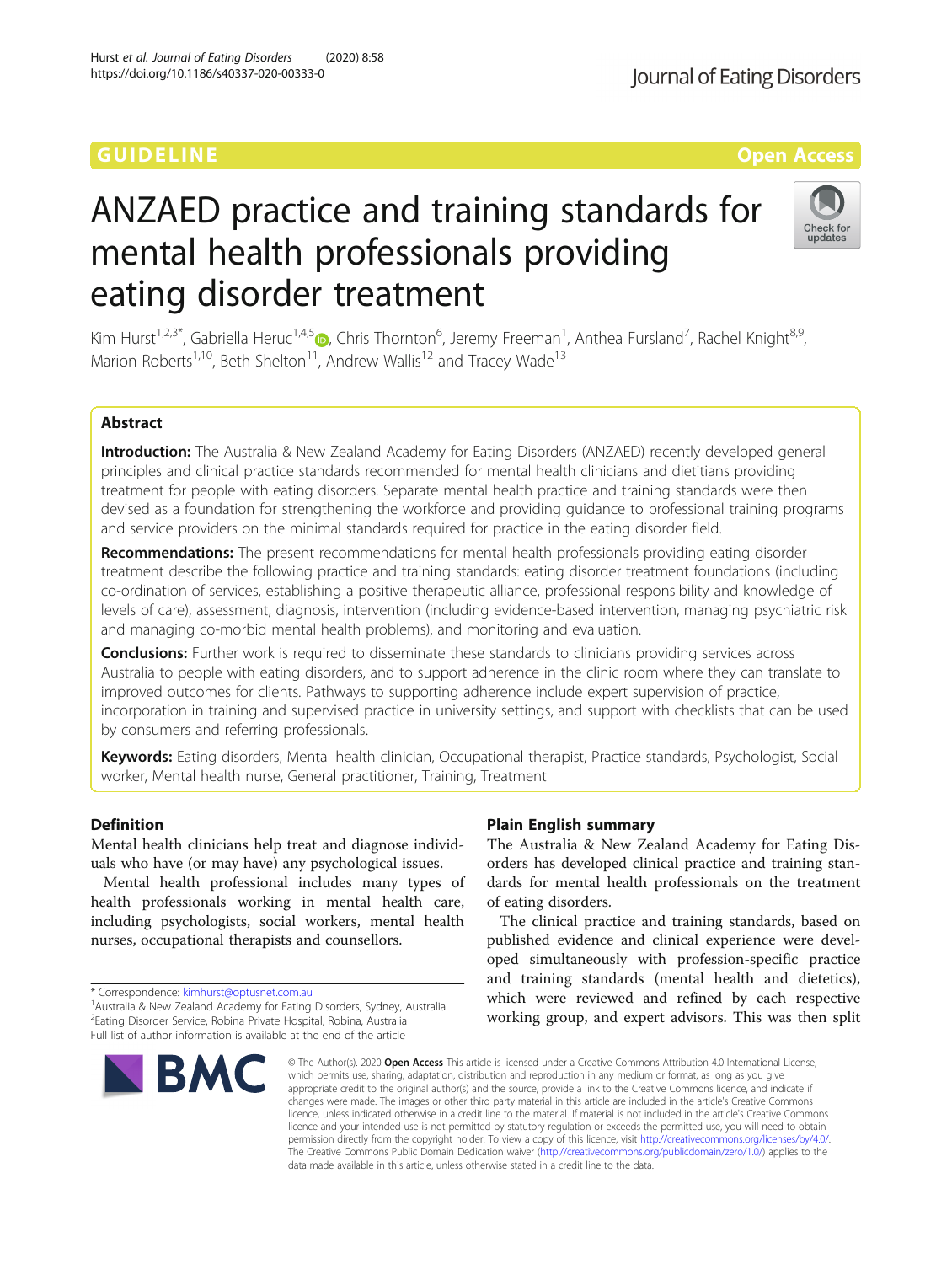into three documents. The first documented general clinical practice and training standards for mental health professionals and dietitians providing eating disorder treatment [\[1](#page-8-0)]. The second outlined dieteticspecific practice and training standards [\[2](#page-8-0)]. This paper outlines the third document, the mental healthspecific clinical practice and training standards. Eating disorder treatment foundations are covered including co-ordination of services, establishing a positive therapeutic alliance, professional responsibility and knowledge of levels of care. We then outline components of assessment, diagnosis, intervention, and monitoring and evaluation. Finally, training components for evidence-based psychotherapy practice and translating training into practice are described.

# Introduction

Although eating disorders are common, they are often underdiagnosed [[3\]](#page-8-0) and help-seeking may be more likely for co-occurring issues, such as anxiety and depression [[4\]](#page-8-0). Improving the competencies of mental health professionals in early detection and treatment of eating disorders will make a significant difference to closing the well-recognised research-practice gap between what is identified as effective treatment and the actual treatment that patients receive [[5\]](#page-8-0). Up to 40 % of psychologists fail to detect the presence of an eating disorder, and despite the significant medical complications of eating disorders, psychologists do not generally prioritise medical risk and management [[6\]](#page-8-0). Reasons for potential deficits that may contribute to the low detection and treatment rates for eating disorders that have been identified in the literature include inadequate practitioner knowledge, skills and understanding [[7](#page-8-0)–[9\]](#page-8-0).

Given the urgent need for early intervention for eating disorders, it is important that mental health clinicians feel confident to assess and treat patients. However, a clear system for determining competence to provide clinical treatment in the eating disorder field has not yet been defined. The Australia & New Zealand Academy for Eating Disorders (ANZAED) general clinical practice and training guidelines [\[1](#page-8-0)] represent an important first step toward the dissemination and implementation of evidence-based treatments into clinical practice. Their general aim is to inform clinical decision-making of healthcare professionals and patients about efficacious interventions and treatment strategies. The second step requires specific clinical practice and training standards to be developed for those clinicians offering psychotherapy for eating disorders, and this is the focus of the current work described herein.

# Methods of mental health-specific practice and training standards development

ANZAED brought together an expert group of clinicians and academics (nine mental health and eight dietetic professionals) from around Australia and New Zealand. The members all had greater than ten years' experience within the field of eating disorders. The mental health professionals had backgrounds including psychology, social work and occupational therapy.

The clinical practice and training standards, based on published evidence and clinical experience were developed simultaneously with profession-specific practice and training standards (mental health and dietetics), which were reviewed and refined by each respective working group, expert advisors and ANZAED's Executive Committee. These were then further reviewed, first at the ANZAED 2019 Conference in Adelaide via a public face-to-face consultation workshop ( $n = 100$ ) without anonymity, and second by the broader public, via online consultation. In this way, feedback was received from international expert advisors, professional bodies (various disciplines) and consumer and carer groups with comments reviewed and integrated by the working group. The National Eating Disorders Collaboration (NEDC) Steering Committee and ANZAED's Executive Committee reviewed the resulting document, which was then split into three documents. The first documented general clinical practice and training standards for mental health professionals and dietitians providing eating disorder treatment [\[1](#page-8-0)]. The second outlined dieteticspecific practice and training standards [\[2](#page-8-0)]. This paper outlines the third document, the mental health-specific clinical practice and training standards. Consensus on all papers was reached through discussion by the authors and there was no identified conflict of interest.

# Mental health-specific clinical practice standards

In addition to having competency in the ANZAED general clinical practice standards [[1\]](#page-8-0), it is recommended that mental health clinicians working with patients with eating disorders are competent in the mental healthspecific clinical practice standards discussed below and summarised in Table [1.](#page-2-0)

#### Eating disorder treatment foundations

Co-ordination of services The mental health clinician needs to understand the significance, importance and role of a multidisciplinary team in treatment. They must also work collaboratively and consistently within their professional scope of practice and ensure effective communication between all parties. The limits of confidentiality need to be explained and the mental health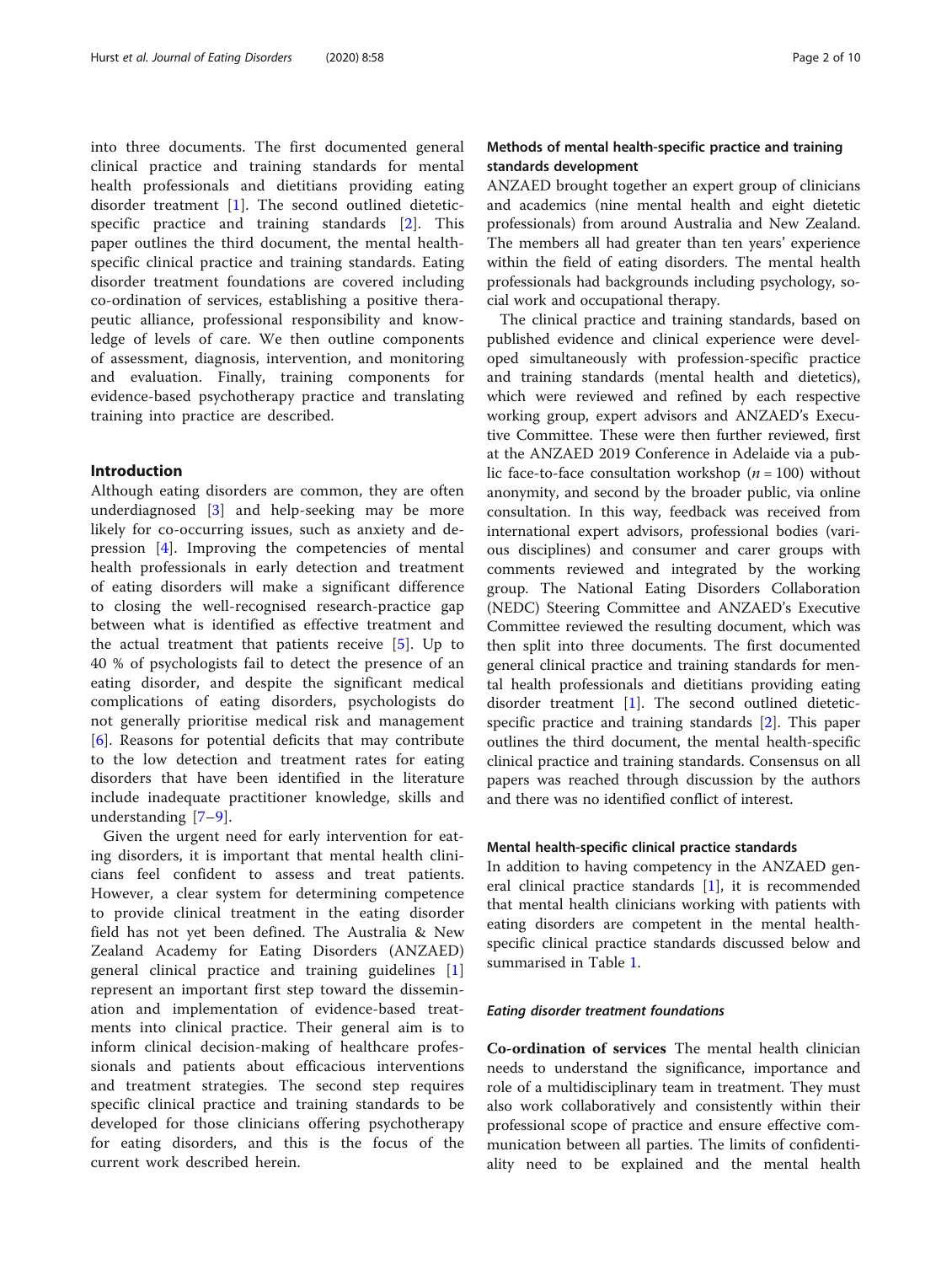#### <span id="page-2-0"></span>Table 1 Mental health-specific clinical practice standards

#### 1. Co-ordination of services

#### 1.1. Communication within the multidisciplinary care team

i. Understand the significance and importance of a multidisciplinary team in treatment, and know the role of each member

ii. Know how to set up a multidisciplinary team consistent with the treatment model being delivered

iii. Participate in implementing treatment recommendations consistent with own professional background and work collaboratively with other team members both within and external to own practice

iv. Understand the impact eating disorder pathology can have on the functioning of the multidisciplinary team (e.g.) The therapeutic process can be greatly impeded by incidents of splitting

v. Ensure processes and systems are set up for effective communication between all parties, such as sharing case notes, letters, case conferencing, to ensure consistent, collaborative care

#### 1.2. Communication with patients

i. Explain the limits of confidentiality and establish treatment non-negotiables

ii. Outline an individual case formulation and explain how treatment goals relate to this formulation

#### 1.3. Communication with family and significant others

i. Understand the role of families and carers in assessment, engagement, treatment and recovery support for children, young people and adults

ii. Work collaboratively, and in an age appropriate way, with patients to allow their family to share information with the treatment team

iii. If divisions around key issues and concerns arise within the family, ensure these are discussed openly, whilst providing understanding and support to the patient, and resolving these in favour of reducing the impact of the eating disorder

#### 2. Establishing a positive therapeutic alliance

i. Recognise the central role the therapeutic alliance plays in therapy and the importance of the therapeutic alliance in the variability of patient outcome

ii. Work to develop a relationship where the patient feels heard and respected.

iii. Outline the tasks of therapy consistent with the therapist's model of working. (e.g.) outlining the core principles of a cognitive behavioural therapy.

iv. Obtain a collaborative and informed agreement about the tasks and goals of therapy. (e.g.) highlighting the role of dietary restriction in anorexia and binge eating and working collaboratively with the patient to obtain an understanding that reversing dietary restriction is an active goal of therapy

v. Understand that there is a complex bidirectional interplay between therapeutic alliance, readiness for change, self-efficacy and early behaviour change.

vi. Wherever possible early behaviour change should be the initial aim of therapy as it has shown to be correlated to better therapeutic alliance and better outcomes

#### 3. Professional responsibility

i. Understand the need for a developmentally sensitive family and person-centred approach to setting up and implementing treatment

ii. Understand the impact of culture, mental health stigma, weight bias and stigma that can prevent people from accessing support

iii. Consistently reflect on and judge knowledge and experience limitations so that safe care is consistently provided

iv. Understand the importance of clinical supervision as required by own professional body to enable effective reflective practice, as well as to support treatment planning and therapy model implementation

v. Understand that clinical supervision on eating disorder cases should be undertaken with a clinician experienced in eating disorders and that regular eating disorder focused clinical supervision is an essential professional requirement. In addition, clinical supervision supports clinicians to know the limits of their expertise and when to seek advice or refer on

vi. Understand the importance of continuing professional development as required by their professional body with the aim to develop the knowledge, skills and attitudes required to provide and manage mental health care for people experiencing an eating disorder

#### 4. Knowledge of levels of care

i. Understand the services that are available at different care levels locally and match the treatment context to symptom severity

ii. Understand how the treatment context will impact the implementation of an evidence-based model

iii. Recognise the indicators for referral to a higher level of care (e.g. as an inpatient or day patient) and the aim of each care level. Factors like patient age and illness severity and duration as well as available access to higher levels of care will impact on decision making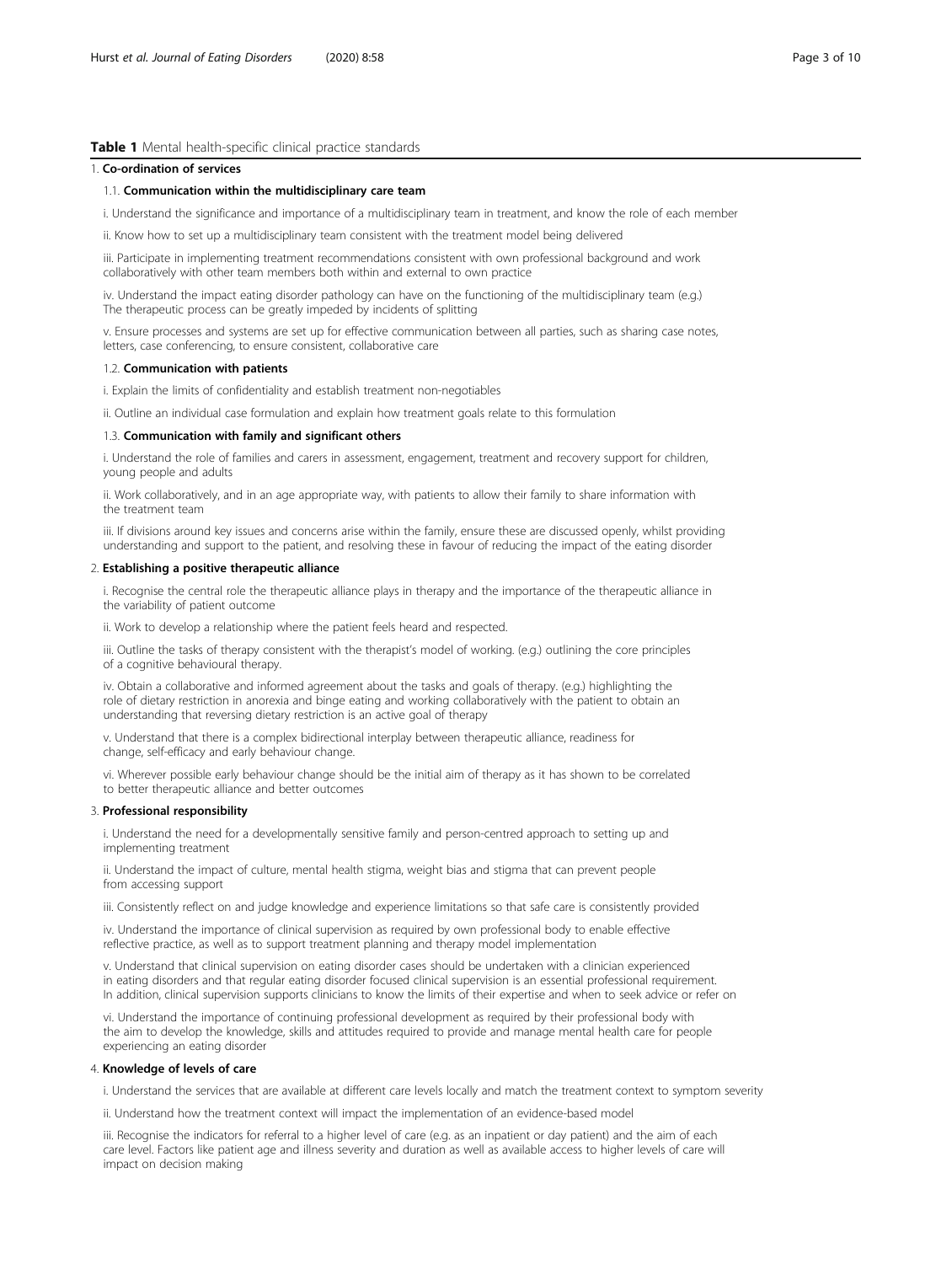## Table 1 Mental health-specific clinical practice standards (Continued)

iv. Understand when and how involuntary treatment is implemented for the person with an eating disorder as a matter of urgency and duty of care

v. Determine when to refer on for further assessments to address physical, psychiatric or nutritional needs

#### 5. Mental health assessment

i. Know how to assess eating disorder symptoms, being aware that symptoms may be minimised by the person with an eating disorder

- Bingeing, purging and compensatory behaviour
- Type of compensatory behaviour (e.g. laxative use, excessive exercise, diet pills, steroid use)
- Frequency
- Amount
- Types of food
- Triggers to binge
- Height, weight and rate of any weight changes
- Core cognitive features
- Over evaluation of weight and shape
- **Eating-related cognitions (e.g. guilt, control)**
- **Body dissatisfaction**
- **Body checking**
- Fear of fatness and weight gain
- Perfectionism
- Food intake
- Eating behaviours
- Past and current, and motivation to change these
- Food rituals
- Avoided foods and food sensitivities
- Fluid intake
- Medical consequences of disordered eating behaviours
- Psychosexual and interpersonal functioning
- Treatment history
- Comorbidity (medical and psychological) and be aware of the impact of nutritional status on mood and anxiety
- Mental state assessment
- Mental health risk factors (e.g. suicidality)
- Family of origin and support system
- Trauma history

• Psychometric assessment – such as the Eating Disorder Examination-Questionnaire (EDE-Q) or the ED-15. The ED-15 and the 12-item EDE-Q are suitable for a session by session assessment of progress, which is also shown to enhance the effectiveness of treatment.

ii. Understand the common medical co-occurring diagnoses that are typical for people with an eating disorder and assess the short- and long-term physical impacts of an eating disorder, including the need for urgent assessment and intervention if there is a risk of medical instability

iii. Understand the common psychiatric co-occurring diagnoses that are typical for people with an eating disorder; including risk of suicide and self-harm

iv. Assess the range of impacts an eating disorder has across the domains of life; ascertain illness progression and its impact on psychological, social and quality of life factors

v. Identify and support the recognition of strengths and resources for the person with an eating disorder

vi. Know how to engage key parents, carers or significant others

vii. Understand the use of and implementation of age-appropriate validated eating disorder assessment tools and psychometric tests

### 6. Mental health diagnosis

i. Ability to identify the diagnostic criteria for eating disorders, and apply appropriately including distinguishing from differential diagnoses

ii. Understand the risk factors that contribute to the development of eating disorder, including awareness of populations at high risk for developing at eating disorder

iii. Understand the signs of an eating disorder at different stages of progression and have an awareness of the way in which the seriousness of eating disorder symptoms can be minimised when clinicians are poorly informed

iv. Identify when a person requires urgent medical assessment or psychiatric assessment and when they should be referred to a hospital emergency department

v. Develop a case formulation including preliminary hypotheses about predisposing, precipitating and maintaining factors, as well as noting the individual's strengths and protective factors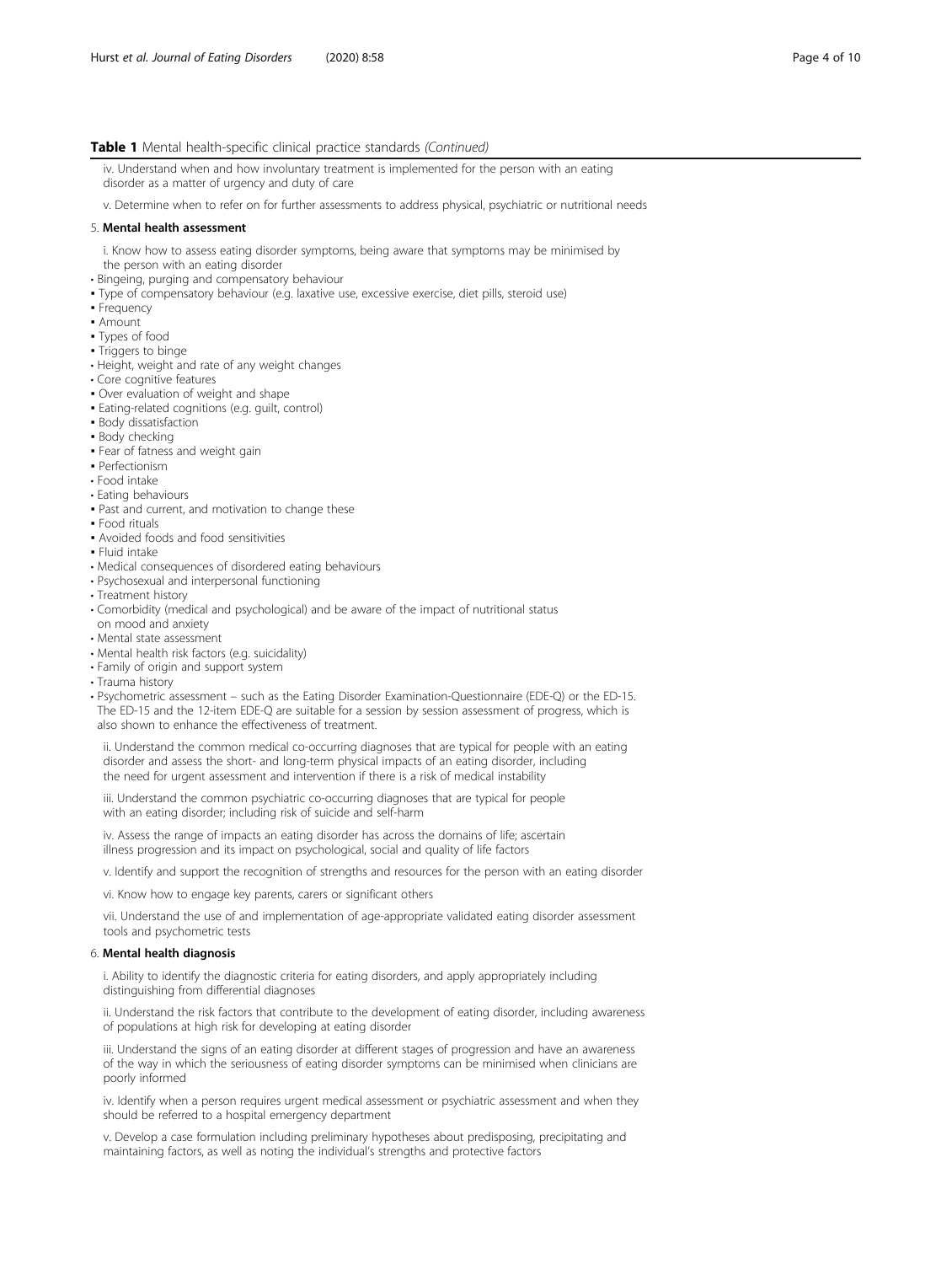#### Table 1 Mental health-specific clinical practice standards (Continued)

#### 7. Mental health intervention

#### 7.1 Knowledge of evidence-based treatment

i. Understand, describe and have a working knowledge of the current evidence base for eating disorder treatments and how they are implemented for each diagnosis

- Weighing of the patient at each appointment and sharing that information with the client wherever possible
- Reviewing eating and disordered behaviours
- Establishing regular eating

• Identifying antecedent variables (triggers) to eating disorder behaviour

• Working with families or significant others to support the patient towards recovery, in a developmentally

appropriate way. For children or adolescents this will include eating disorder-focussed family therapy. • Provision of alternative coping strategies to replace the eating disorder. This is likely to involve seeking

support and strategies to manage affect and relational triggers

• On an ongoing basis, addressing issues of motivation, body image and quality of life

ii. Provide support to a person with an eating disorder and their family and significant other (where possible) while awaiting specialist care or evidence-based treatment to commence

iii. Have awareness of components of effective medical management and ensure that regular medical reviews are occurring

iv. Understand how the symptoms of an eating disorder can impact engagement and adherence to treatment; it is important to have clear treatment goals and outcomes to mitigate against poor progress

v. Put risk management plans in place for self-harm and suicidal ideation

vi. Have a knowledge of developmentally appropriate basic nutritional and healthy eating principles

vii. Advise the person and family or significant other (where possible) about basic immediate steps and their benefits such as regular eating, supervision and support, the need for weight gain

viii. Understand the complex relationships between motivation and behavioural change for people with eating disorders and that ambivalence is common in eating disorder presentations, despite a strong underlying need to feel better

ix. Understand the need for speciality training and supervision to learn and implement a treatment model competently and with fidelity

#### 8. Managing risk

i. Identify and manage suicidality at all levels of eating disorder care. Risk factors for suicide can include:

- previous suicide attempts
- deliberate self-harm
- substance abuse
- comorbid depression
- additional mental illness
- social isolation
- lack of fear of death
- access to medication and others means of harm
- increased family conflict
- thinking that they are a burden
- impulsive traits
- experiences of trauma (including but not limited to post-traumatic stress disorder)
- severity of eating disorder
- recent rapid weight loss
- ii. Identify protective factors

iii. Manage co-occurring mental health diagnoses across the course of treatment

#### 9. Monitoring and evaluation

i. Measure treatment adherence and outcomes using methods that are standardised or of an accepted standard in the field such as monitoring weight, binge-purge frequency, or eating disorder psychopathology with psychometric measures

ii. Provide a follow-up schedule that matches the severity of the eating disorder and the treatment model being implemented

clinician should join with the patient and family (where possible) to establish treatment non-negotiables.

Establishing a positive therapeutic alliance It is essential that the mental health clinician is able to establish

and maintain a positive therapeutic alliance with the patient and significant others. Components of the therapeutic alliance include: i) a strong therapeutic relationship where the patient feels heard, understood and respected; ii) an agreement of the approach or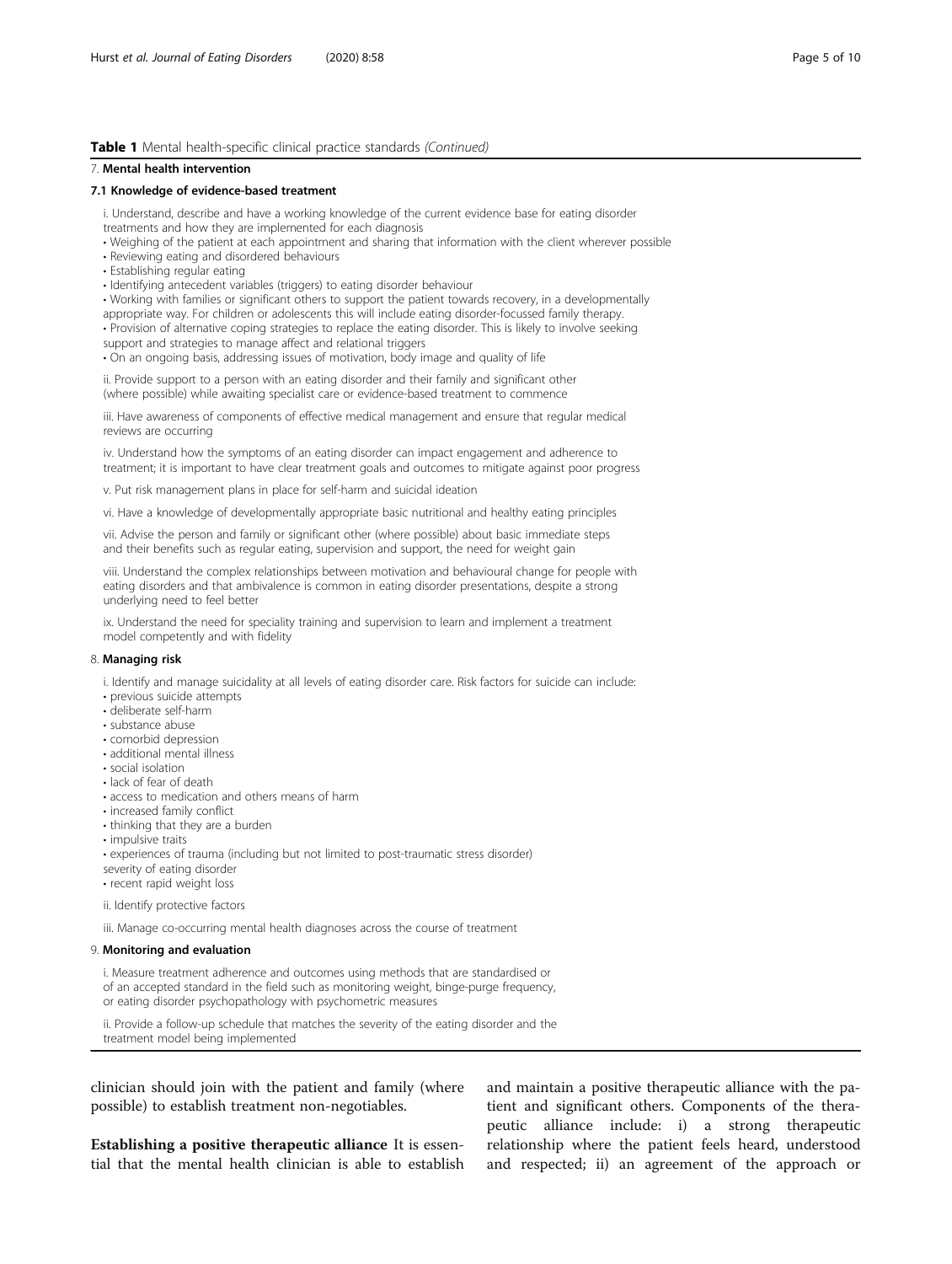method of treatment where there is a goodness of fit between therapist approaches and patient expectations and iii) an agreement on the goals and topics of therapy (e.g., establishing regular eating) [[10,](#page-8-0) [11\]](#page-8-0). The mental health clinician also needs to be aware of the complex interplay between therapeutic alliance, readiness for change, selfefficacy and early behaviour change. Early behaviour change should be the aim of therapy as it has been shown to improve the therapeutic alliance and is related to better outcome [[12](#page-8-0), [13](#page-8-0)].

Professional responsibility The mental health clinician will understand the need for a developmentally sensitive family and person-centred approach to setting up and implementing treatment within the boundaries prescribed by their profession and codes of ethical practice. Of great importance is having an understanding of the impact of culture, mental health stigma and weight bias that can prevent people from accessing support. It is expected that the mental health clinician understands the importance of, and engages in, clinical supervision undertaken with a clinician experienced in eating disorders, this could be delivered by the same or different professional discipline to the clinician. Ongoing professional development is essential, with the aim to develop the knowledge, skills and attitudes required to provide and manage mental health care for people experiencing an eating disorder.

Knowledge of levels of care The mental health clinician needs to understand the services that are available at different care levels locally and can match the treatment context to symptom severity. In addition, mental health clinicians should understand when and how involuntary treatment is implemented for the person with an eating disorder as a matter of urgency and duty of care.

#### Mental health assessment

A thorough assessment should confirm or refute a diagnosis or diagnoses, explore elements of risk and develop a case formulation, which informs the treatment plan and priorities. As well as information from a general assessment, such as demographics, an eating disorder assessment [[14\]](#page-8-0) should cover additional topics specific to eating disorder management.

The mental health clinician needs to know how to assess eating disorder symptoms; and should be aware of the impact of nutritional status on mood and anxiety; understand the common medical and psychiatric cooccurring diagnoses that are typical for people with an eating disorder; identify and support the recognition of strengths and resources for the person with an eating disorder and how to engage significant others in their care; and understand the use of and implementation of age-appropriate validated eating disorder assessment tools and psychometric tests.

Eating behaviours should be assessed in detail, including past and current eating patterns and motivation to change these, food rituals, avoided foods and food sensitivities and fluid intake. Beliefs that accompany these rituals should also be assessed. The core manifestations of the eating disorder include severe restriction of food intake, binge eating, compensatory behaviours (e.g., purging, laxative use, excessive exercise, diet pills, diuretics, steroid use), the frequency of these behaviours, the amount and type of food eaten and binge triggers. Height, weight and rate of any weight changes should be noted, as should weight history. The core cognitive features of the eating disorder should also be assessed, including over evaluation of weight and shape, eatingrelated cognitions (e.g. guilt, control), body dissatisfaction and associated body avoidance and checking, and fear of fatness and weight gain.

A number of psychometric assessments – such as the Eating Disorder Examination-Questionnaire (EDE-Q) [[15\]](#page-8-0) or the ED-15 [\[16](#page-8-0)] should routinely be administered. The ED-15 and the 12-item EDE-Q [[17\]](#page-8-0) are suitable for a session by session assessment of progress, which is also shown to enhance the effectiveness of treatment [[18\]](#page-8-0).

It is important to note any psychiatric comorbidity, including trauma history, self-harm and suicidality. A full mental state assessment should be undertaken as well as an assessment of the family of origin and support system. Further, psychosexual functioning, the patient's treatment history and maintaining factors such as perfectionism, self-criticism and low self-esteem, mood intolerance and interpersonal functioning need to be explored.

In addition, the mental health clinician should understand the medical consequences of disordered eating behaviours, identify the need for a medical assessment and have an awareness of what is covered in such an assessment [\[19](#page-8-0)]. A medical assessment (e.g., following RANZCP guidelines [\[19\]](#page-8-0) is different from a mental health assessment, and while identifying physical signs and symptoms of eating disorder is expected and needs to be communicated to the individual's medical practitioner, providing a medical assessment and diagnoses is not within the mental health clinician's scope of practice, unless medically qualified to do so. It is important, however, to identify when a person appears to require urgent medical assessment or psychiatric assessment and when they should be referred to a hospital emergency department.

#### Mental health diagnosis

The mental health clinician should possess the ability to identify the diagnostic criteria for eating disorders and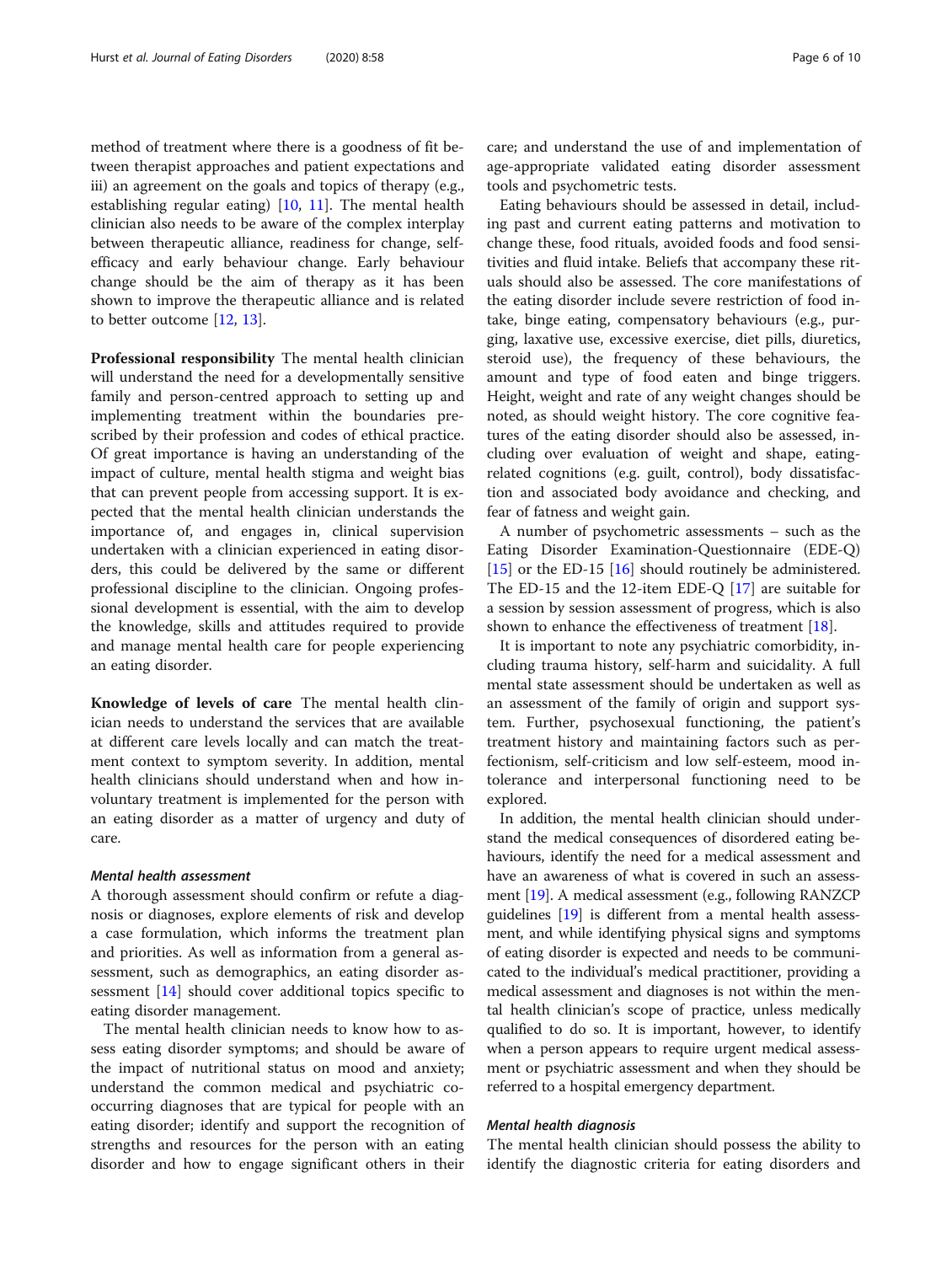make any differential diagnoses. The core manifestations identified through the mental health assessment will aid the eating disorder diagnosis. The clinician must also develop a case formulation including preliminary hypotheses about predisposing, precipitating and maintaining factors, as well as noting the individual's strengths and protective factors. The case formulation should be based on the evidence-based treatment model being used by the clinician. The formulation should be collaboratively co-authored with the patient and significant others if relevant, and form the foundation of treatment.

### Mental health intervention

Evidence-based intervention Mental health clinicians should maintain an understanding of the current evidence-based treatments for eating disorders [[20](#page-8-0)–[22](#page-8-0)] and how they are implemented for each diagnosis. They must have appropriate training, as well as ongoing professional development and supervision in the implementation of these treatments. Components of effective treatment would usually include:

- Weighing of the patient at each appointment and sharing that information with them [\[23\]](#page-9-0);
- Reviewing eating and disordered behaviours;
- Establishing regular eating;
- Eliminating restrictive eating;
- Identifying antecedent variables (triggers) to eating disorder behaviour;
- Working with families or significant others to support the patient towards recovery, in a developmentally appropriate way (for children or adolescents this will include eating disorder-focussed family therapy);
- Provision of alternative coping strategies to replace the eating disorder – this is likely to involve seeking support and strategies to manage affect and relational triggers;
- On an ongoing basis, addressing issues of motivation, body image and quality of life.

Managing psychiatric risk Individuals with an eating disorder present with elevated rates of death by suicide compared to other mental health disorders (e.g., depression and schizophrenia). Therefore, identifying and managing suicidality is imperative at all levels of care. Risk factors for suicide [[24](#page-9-0)] can include: previous suicide attempts; deliberate self-harm; substance abuse; comorbid depression; additional mental illness; social isolation; lack of fear of death; access to medication and others means of harm; increased family conflict; thinking that they are a burden; impulsive traits; experiences of trauma (including but not limited to post-traumatic stress disorder); severity of eating disorder and recent rapid weight loss. Protective factors (e.g. support networks, positive sense of identity and cultural heritage, effective coping and problem-solving skills) should also be identified by the mental health clinician. If psychiatric risk is identified, clinicians should liaise with the members of the multidisciplinary team to determine the appropriate course of action (e.g. review by psychiatrist or send the patient to the emergency department for assessment).

Managing comorbid mental health problems Mental health clinicians treating patients with eating disorders need to also manage co-occurring mental health diagnoses across the course of treatment. This may include providing concurrent treatment or referring to another professional for follow up and management.

#### Monitoring and evaluation

An important component of monitoring is to include a measure of treatment adherence and outcomes using methods that are standardised or of an accepted standard in the field such as monitoring weight, binge-purge frequency, or eating disorder psychopathology with psychometric measures. Once therapy concludes, the mental health clinician should develop a follow-up plan that matches the severity of the current eating disorder presentation and the treatment model being implemented.

#### Mental health-specific training standards

Mental health-specific clinical training should either partially or entirely address the mental health-specific clinical practice standards outlined above, depending on the duration and intensity of the training course. Training to achieve competency in these practice standards will occur via multiple pathways, including formal and informal learning opportunities. Components of training are summarised below and detailed in Tables [1](#page-2-0) and [2.](#page-7-0) It is essential that mental health clinicians seeking training in a specific evidence-based model receive training at a level that meets the following content and quality standards.

# Training components for evidence-based psychotherapy practice

Training programs and workshops should have clear learning objectives and should be of a suitable length to meet the stated aims of the training. Additionally, the capacity of the training to provide the skills to use the model in practice after the training event should be clearly stated. Benchmarking training in specific eating disorder models against equivalent training internationally provides a good guideline for locally provided training. Institutions, training organisations and individuals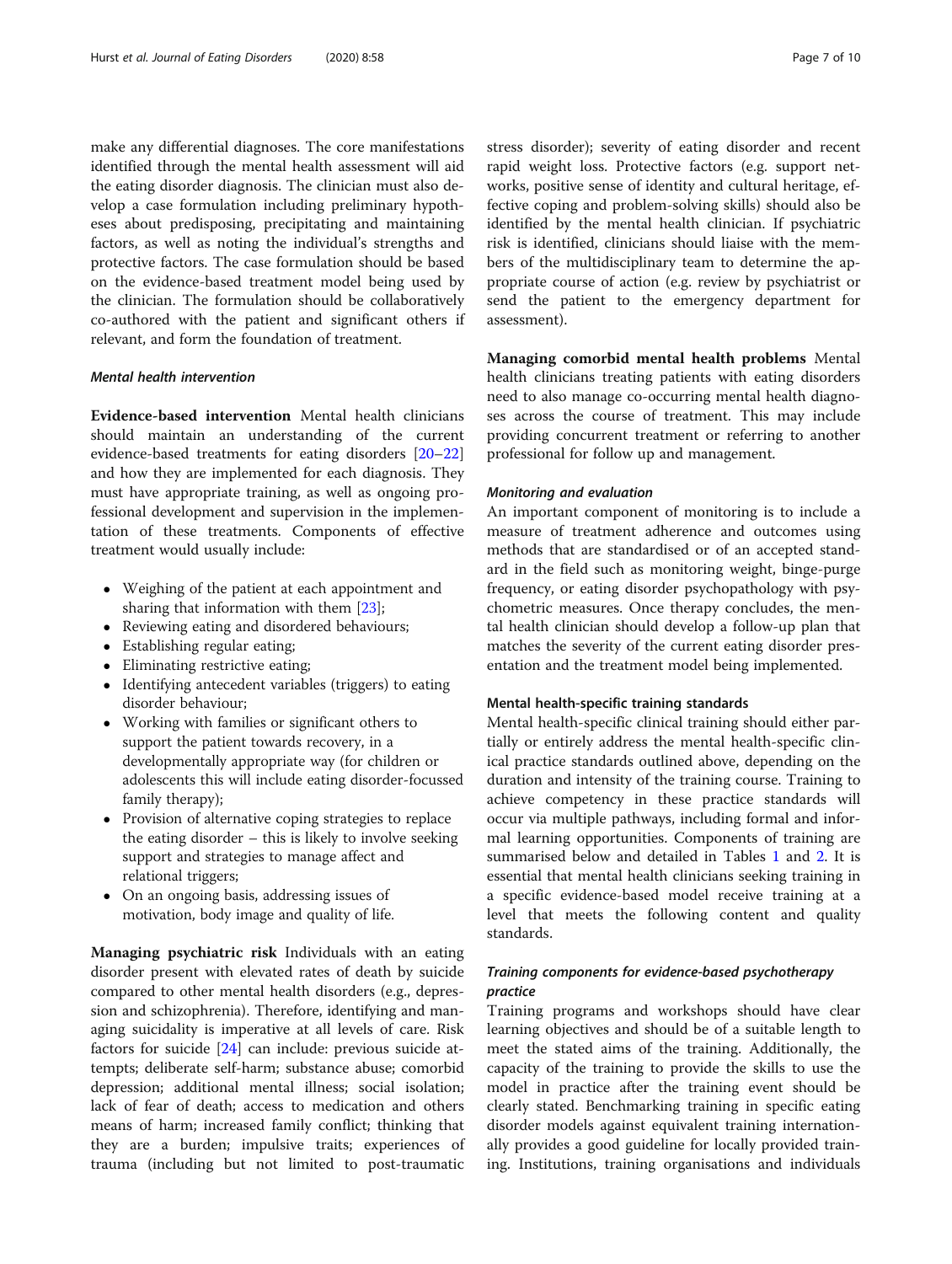#### <span id="page-7-0"></span>Table 2 Training components for evidence-based psychotherapy practice

#### Workshop content

Workshops on a specific evidence-based model should contain the following:

- An up-to-date research review for the model's inclusion as an evidence-based model in the relevant clinical practice guidelines
- The core concepts of the model and its underlying theory
- The structure and phases or stages of the treatment
- Information consistent with the published manual if manualised and address issues of model efficacy
- Recommendations on the implementation and application of the model in different practice settings and within a multidisciplinary team
- A reflective component for clinicians to appreciate how they may need to change their practices to reflect the model being taught

• A significant practice component in the form of video demonstration, role play, case scenarios or similar, to enable the translation of theory to practice

It is essential that mental health clinicians seeking training in a specific evidence-based model receive training at a level that meets the following content and quality standards. Training in evidence-based models should extend on the foundational training outlined in Table 2

providing training in specific models should be suitably qualified, recognised for their expertise in the model and have significant experience implementing the treatment in different practice settings. Where training in a specific eating disorder model is being implemented in a specific context, the institutions, training organisation or individual should have appropriate experience providing treatment to meet the needs of the context such as community, private practice or tertiary settings.

#### Translating training into practice

It is recognised that attending eating disorder training does not automatically translate to a suitable level of capacity to implement a model at the required level to provide treatment efficacy that will result in acceptable patient outcomes. Clinicians should recognise the need for post-training, model-specific eating disorder clinical supervision and additional professional development to develop the expertise to implement the model for individual patients and families. This could include but is not limited to advanced practice workshops, observing more experienced clinicians, professional reading programs, and conference workshops. This need should be integrated into their existing professional organisation continuing professional development requirements.

Consideration should also be given by a clinician to their previous experience in delivering eating disorders treatment, to determine what additional training is needed. New clinicians should proceed cautiously, recognising their need to develop both foundational as well as specific model-related skills. Model-specific supervision differs from general clinical supervision in that it should consider the developmental stage of the clinician in the model and thus provide a high ratio of teaching and instruction which will become more reflective over time. Supervision at the highest standard will involve the review of audio or video to support the clinician to develop appropriate micro-skills in the model. Clinicians learning a new model should plan for 1–2 years of supervised/supported practice (depending on their practice context) to become competent in a new model.

# Conclusion

The impact and consequences of an eating disorder can be minimised or avoided by early identification and management in the outpatient treatment setting [\[25](#page-9-0)]. Unfortunately, the research literature suggests that often mental health professionals feel ill equipped in this process [\[26](#page-9-0)]. Evidence suggests that adherence to some aspects of protocol that are perceived to be challenging (e.g., weighing patients in session) is low [[27](#page-9-0)]. It is hoped that implementation of the practice and training standards described herein will promote a coordinated and consistent approach bringing treatment closer to best practice.

These mental health-specific clinical practice and training standards developed by ANZAED seek to ensure that mental health professionals meet safe standards to treat people with eating disorders. It is hoped that these standards will help professionals aim to achieve a level of competence in their skills and experience, resulting in improved patient outcomes. It is recognised, however, that training without expert supervision in psychotherapy does not necessarily result in changed be-haviour [[26](#page-9-0), [28](#page-9-0)]. Thus, it is strongly recommended that these standards are utilised under regular expert supervision of practice.

The mental health-specific practice standards may also provide a useful framework from which universities and educational institutions can develop curriculum content. Given the requirement for provision of training clinics in Australian universities, this content can be best embedded by supervision of clinical practice in such settings. A recent review of supervisory practice in postgraduate psychology training, however, showed inconsistent use of evidence-based practice and variation in evidence-based supervision methods and techniques [[29\]](#page-9-0), such as use of competency evaluation rating forms. Evidence from Australian training clinics suggests that a combination of expert supervision and a clearly outlined protocol does ensure competency in the provision of therapy for individuals with an eating disorder, producing outcomes commensurate with therapies offered by expert clinicians [\[30](#page-9-0)].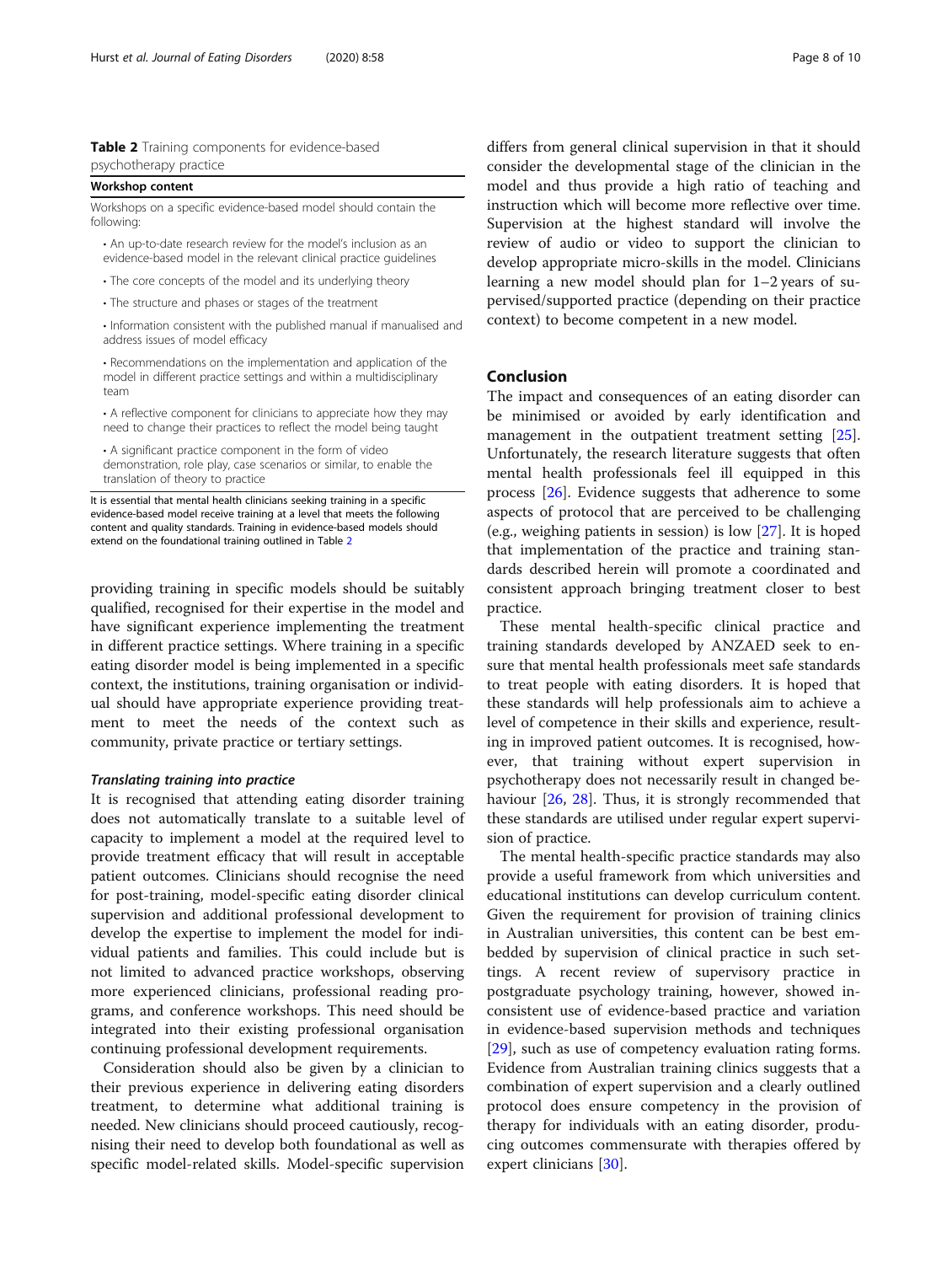<span id="page-8-0"></span>It is also anticipated that these standards may form the basis of a credentialing system, which might aid general practitioners, people seeking treatment and their families to identify treatment providers who have the knowledge, training and experience to treat eating disorders safely and effectively. Other work to support these practice standards should be considered, such as development of accessible checklists for consumers within a co-design approach, as well as practice standards for general practitioners, psychiatrists and paediatricians who manage referrals for the treatment of serious eating disorders, and whose review of client progress is necessary for continuation of extended therapy.

#### Acknowledgements

For supporting and providing feedback on the development of the practice standards, the authors would like to thank the ANZAED Executive Committee members: Kim Hurst (President), Sian McLean (President Elect), Mandy Goldstein (Secretary), Shane Jeffrey (Treasurer), Gabriella Heruc (Past President), Linsey Atkins, Kiera Buchanan, Shannon Calvert, Anthea Fursland, Deb Mitchison, Randall Long, Marion Roberts, Jessica Ryan and Fiona Sutherland. We also appreciate the guidance and advice received from the ANZAED Past Presidents Committee: Phillipa Hay, Sloane Madden, Susan Paxton, Beth Shelton, Chris Thornton. We would also like to acknowledge the additional expert advisors, Chris Basten and Claire Toohey, as well as all individuals who provided feedback during the face-to-face and public online consultation process. We are grateful for the input provided by the Dietitian's Association of Australia, Occupational Therapy Australia, the Australian Psychological Society, the Royal Australia and New Zealand College of Psychiatrists, Eating Disorders Queensland (EDQ), Eating Disorders Families Australia (EDFA), the Butterfly Foundation and the ANZAED Consumer and Career Committee. We also offer our sincere thanks to the National Eating Disorders Collaboration Steering Committee for their comments and contributions.

#### Authors' contributions

GH and KH co-chaired the working groups and led the development of the practice standards; KH, TW and CT wrote the manuscript; all authors contributed to the initial practice standards draft and read and approved the final manuscript.

#### Funding

ANZAED provided financial support for the meetings, public consultations, writing and publication costs associated with the development of these practice standards.

#### Availability of data and materials

Not applicable.

Ethics approval and consent to participate Not applicable.

#### Consent for publication

Not applicable.

#### Competing interests

Not applicable.

#### Author details

<sup>1</sup> Australia & New Zealand Academy for Eating Disorders, Sydney, Australia. <sup>2</sup>Eating Disorder Service, Robina Private Hospital, Robina, Australia. <sup>3</sup>School of Psychology, Griffith University, Gold Coast, Australia. <sup>4</sup>School of Medicine,<br>Western Sydney University, Campbelltown, Australia. <sup>5</sup>Eating Disorder Service, Northern Sydney Local Health District, Sydney, Australia. <sup>6</sup>The Redleaf Practice, Sydney, Australia. <sup>7</sup>Western Australia Eating Disorders Outreach & Consultation Service, Nedlands, Australia. <sup>8</sup>Occupational Therapy, School of Health and Social Development, Faculty of Health, Deakin University, Geelong, Australia. <sup>9</sup>The Victorian Centre of Excellence in Eating Disorders,

Melbourne, Australia. <sup>10</sup>Faculty of Medical & Health Sciences, University of Auckland, Auckland, New Zealand. 11National Eating Disorders Collaboration, Melbourne, Australia. <sup>12</sup>Eating Disorder Service, Sydney Children's Hospital Network, Sydney, Australia. <sup>13</sup>Blackbird Initiative, Órama Institute, Flinders University, Adelaide, Australia.

#### Received: 31 July 2020 Accepted: 2 October 2020 Published online: 02 November 2020

#### References

- Heruc G, Hurst K, Casey A, Fleming K, Freeman J, Fursland A, et al. ANZAED eating disorder treatment principles and general clinical practice and training standards. J Eat Disord. In press.
- 2. Heruc G, Hart S, Stiles G, Fleming K, Casey A, Sutherland F, et al. ANZAED practice and training standards for dietitians providing eating disorder treatment. J Eat Disord. In press.
- 3. Fursland A, Watson HJ. Eating disorders: a hidden phenomenon in outpatient mental health? Int J Eat Disord. 2014;47(4):422–5.
- 4. Hudson JI, Hiripi E, Pope HG Jr, Kessler RC. The prevalence and correlates of eating disorders in the national comorbidity survey replication. Bio Psych. 2007;61(3):348–58.
- 5. Shafran R, Clark DM, Fairburn CG, Arntz A, Barlow DH, Ehlers A, et al. Mind the gap: improving the dissemination of CBT. Behav Res Ther. 2009;47(11): 902–9.
- 6. Worsfold KA, Sheffield JK. Eating disorder mental health literacy: what do psychologists, naturopaths, and fitness instructors know? Eat Disord. 2018; 26(3):229–47.
- 7. Currin L, Waller G, Schmidt U. Primary care physicians' knowledge of and attitudes toward the eating disorders: do they affect clinical actions? Int J Eat Disord. 2009;42(5):453–8.
- 8. Jones W, Saeidi S, Morgan J. Knowledge and attitudes of psychiatrists towards eating disorders. Euro Eat Disord Rev. 2013;21:84–8.
- 9. Jorm AF. Mental health literacy. Public knowledge and beliefs about mental disorders. Br J Psychiatry. 2000;177:396–401.
- 10. Bordin ES. The generalizability of the psychoanalytic concept of the working alliance psych: Theo. Res Prac. 1979;16(3):252–60.
- 11. Wampold BE, Imel ZE. Counseling and psychotherapy.The great psychotherapy debate: the evidence for what makes psychotherapy work (2nd ed.). New York: Routledge/Taylor & Francis Group; 2015.
- 12. Zaitsoff S, Pullmer R, Cyr M, Aime H. The role of the therapeutic alliance in eating disorder treatment outcomes: a systematic review. Eat Disord. 2015; 23(2):99–114.
- 13. Graves TA, Tabri N, Thompson-Brenner H, Franko DL, Eddy KT, Bourion-Bedes S, et al. A meta-analysis of the relation between therapeutic alliance and treatment outcome in eating disorders. Intl J Eat Disord. 2017;50(4): 323–40.
- 14. Wade T, Pellizzer M. Assessment of eating disorders. In: Sellbom M, Suhr J, editors. Cambridge handbook of clinical assessment and diagnosis. Cambridge, UK: Cambridge University Press; 2019. p. 371–84.
- 15. Mond JM, Hay PJ, Rodgers B, Owen C, Beumont PJV. Validity of the eating disorder examination questionnaire (EDE-Q) in screening for eating disorders in community samples. Beh Res Ther. 2004;42(5):551–67.
- 16. Rodrigues T, Vaz AR, Silva C, Conceição E, Machado PPP. Eating Disorder-15 (ED-15): factor structure, psychometric properties, and clinical validation. Eur Eat Disord Rev. 2019;27(6):682–91.
- 17. Prnjak K, Mitchison D, Griffiths S, Mond J, Gideon N, Serpell L, et al. Further development of the 12-item EDE-QS: identifying a cut-off for screening purposes. BMC Psych. 2020;20(1):146.
- 18. Vitousek K, Watson S, Wilson GT. Enhancing motivation for change in treatment-resistant eating disorders. Clin Psych Rev. 1998;18(4):391–420.
- 19. Hay P, Chinn D, Forbes D, Madden S, Newton R, Sugenor L, et al. Royal Australian and new Zealand College of Psychiatrists clinical practice guidelines for the treatment of eating disorders. Aust New Zea J Psych. 2014;48(11):977–1008.
- 20. Hay P. A systematic review of evidence for psychological treatments in eating disorders: 2005–2012. Int J Eat Disord. 2013;46(5):462–9.
- 21. Hilbert A, Hoek HW, Schmidt R. Evidence-based clinical guidelines for eating disorders: international comparison. Curr Op Psych. 2017;30(6):423.
- 22. National Collaborating Centre for Mental Health. National Institute for Health and Clinical Excellence: Guidance. Eating disorders: core interventions in the treatment and management of anorexia nervosa,